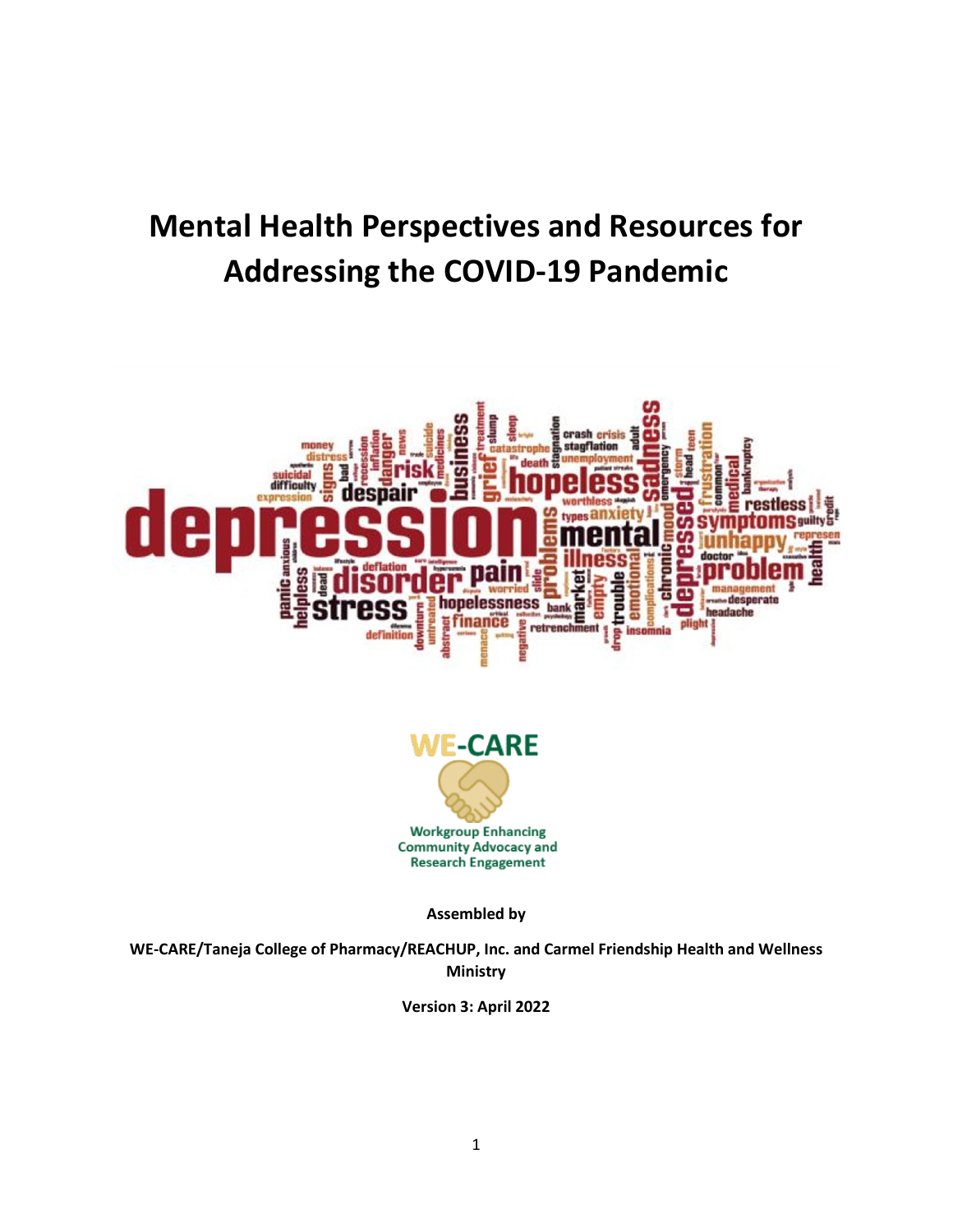#### **Introduction**

Mental illnesses are reflective of illness that affect the brain. There are several types of mental illnesses, which include mood disorders (i.e., depression and bipolar disorder), anxiety disorders, psychotic disorders (i.e. schizophrenia), eating disorders, trauma-related disorders, and substance abuse disorders. Mental illnesses can affect all ages, genders, racial groups, and can be hereditary or the result of life circumstances. Untreated mental illness can result in medical and other problems like high blood pressure, sleep problems, and can also lead to suicide.

Did you know that…

- *1 in 4 Americans suffers from a diagnosable mental disorder.*
- *African American and Latinos are more likely to be at risk for depression than Whites.*
- Minority populations, including African Americans, Native Americans, Asian Americans and Latinos use mental health services at about half the rate of white Americans annually.
- *20% more African Americans are likely to report psychological distress than White Americans.*
- Social problems such as racism, discrimination and sexism is connected to black women being prone to mental health issues.
- $\div$  Mental illness may present differently based on the type of mental illness, the age or gender of the patient, and other factors.

Some mental illnesses are episodic and some are chronic. Mental illnesses can be managed in the home environment, but some people must be institutionalized to protect the individual and others from harm and to guarantee appropriate care. There are also services to support individuals, caregivers, and families with mental health issues such as support groups, organizations,

Suicide is one of the extreme complications of mental illness. The annual suicide rate in the U.S. was 14.5 per 100,000 as of 2019. This rate has increased steadily since 2000, when it was 10.4 per 100,000. Suicide is the 10th leading cause of death in the U.S. across all ages. Approximately 78% of completed suicides are by males and 89% are by whites. Approximately 51% of suicides are via firearm 26% via suffocation, and 15% via poisoning. [\(https://bit.ly/2QsXZRr\)](https://bit.ly/2QsXZRr)

#### Populations that are at risk for suicide

• **Elderly:** In older Americans, social disconnectedness is associated with higher perceived isolation, depression, and anxiety. Self-isolation further disproportionately affects elderly individuals who do not have close family and friends, or who have decreased literacy in or access to digital resources.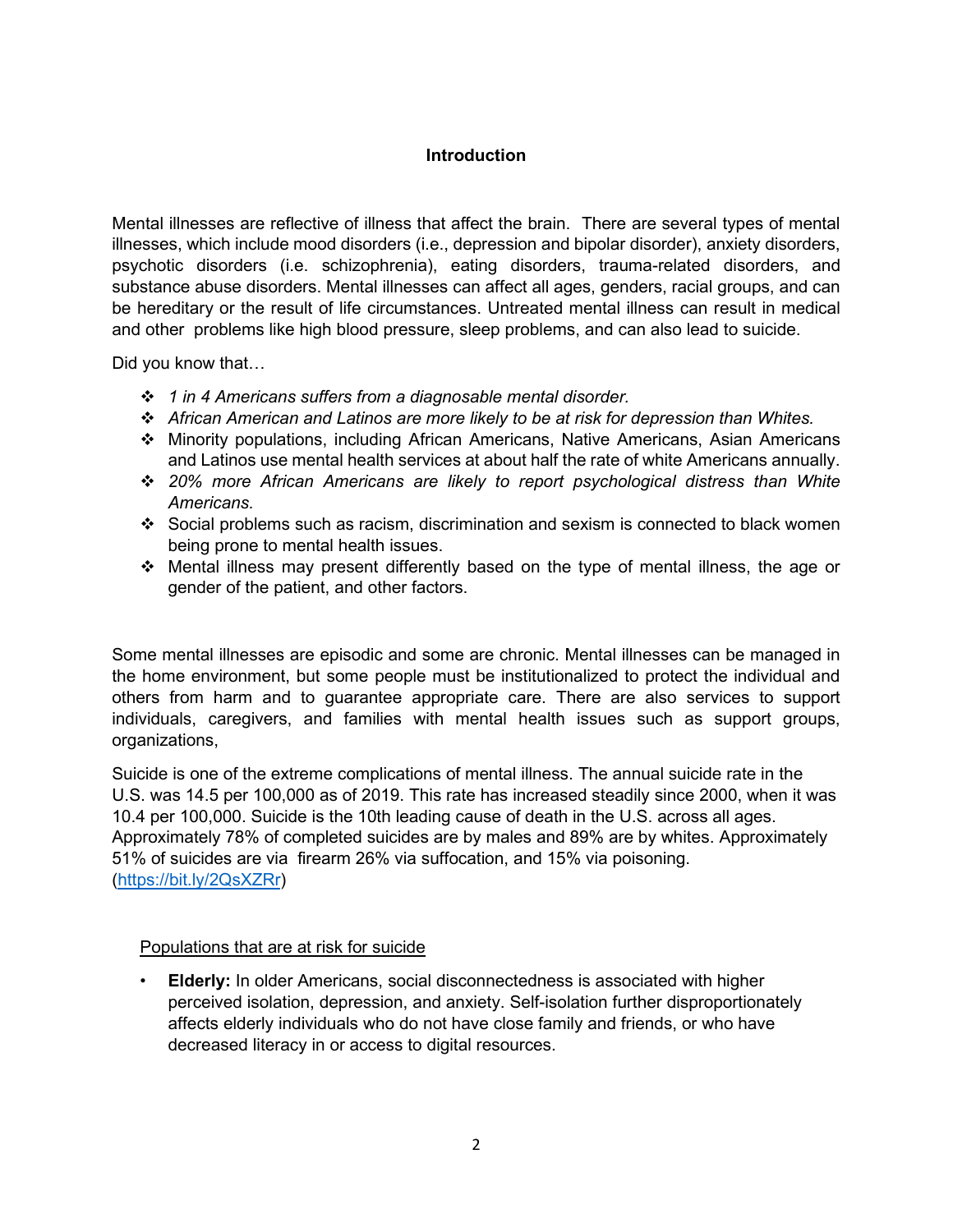- **Youth:** Preliminary data from England suggests that child suicide deaths may have increased during the first phase of lockdown, possibly due to disruptions to education, extracurricular activities, and support services.
- **Racial minorities:** In Maryland, U.S., progressive closure of businesses from March to May 2020 was associated with decreased daily suicide mortality among white residents but increased daily suicide mortality among Black residents.
- **Unemployed:** The pandemic is predicted to cost 25 million jobs worldwide. Global studies of the Great Recession in the early 2000s found that suicide risk was elevated by 20-30% between 2000 and 2011 with a peak during 2008.
- **Mentally ill:** Individuals with preexisting mental health issues are likely to be affected by illness relapse, interruption in psychiatric services, increased isolation, and possible exacerbation by anxiety due to the pandemic.
- **Healthcare workers:** Medical staff have reported increased hopelessness, guilt, and insomnia, all of which can increase the risk for suicide.

https://bit.ly/2QsXZRr

There are various ways to treat individuals with mental illness, such as cognitive therapy (counseling, support groups, spiritual, Dialectical Behavior Therapy (DBT), Eye Movement and Desensitization and Reprocessing Therapy (EMDR)), pharmacological and alternative medicine therapy (uses medications or herbals), or a combination of cognitive and pharmacological therapies. Non-pharmacological therapies like exercise, light therapy, acupuncture, Vagus Nerve Stimulation, and Transcranial Magnetic Stimulation have also been used. The length and type of treatment depends on the severity of the mental illness, and compliance with therapy. Sometimes, individuals try to self treat by engaging in substance use which can compound mental illnesses so this approach is not recommended.

The COVID-19 pandemic has caused a surge in the incidence of mental health issues, and it has been suggested that the individual, community, and international effects will be present for at least the next decade. Individuals of all ages and backgrounds have reported increases in anxiety, depression, and suicide due to the stress from quarantining, social distancing, school closures, loss of employment, deaths of loved ones, social injustices, remote working, shortages of food and essential items and other causes. Statistics recorded by the Centers of Disease Control and Prevention between June 24–30, 2020, show that around 40% of adults in the U.S. reported at least one adverse mental health concern, including anxiety, depression, substance use, and suicidal ideation [\(Mental Health, Substance Use, and Suicidal Ideation During the COVID-19](https://www.cdc.gov/mmwr/volumes/69/wr/mm6932a1.htm)  [Pandemic — United States, June 24–30, 2020 | MMWR \(cdc.gov\)](https://www.cdc.gov/mmwr/volumes/69/wr/mm6932a1.htm) Distinct mental disorders have surged and emerged since the pandemic that include but aren't limited to COVID-19 Anxiety Syndrome, hypochondriasis (fear of objects), Prolonged Grief Disorder. The following table summarizes the symptoms of these disorders.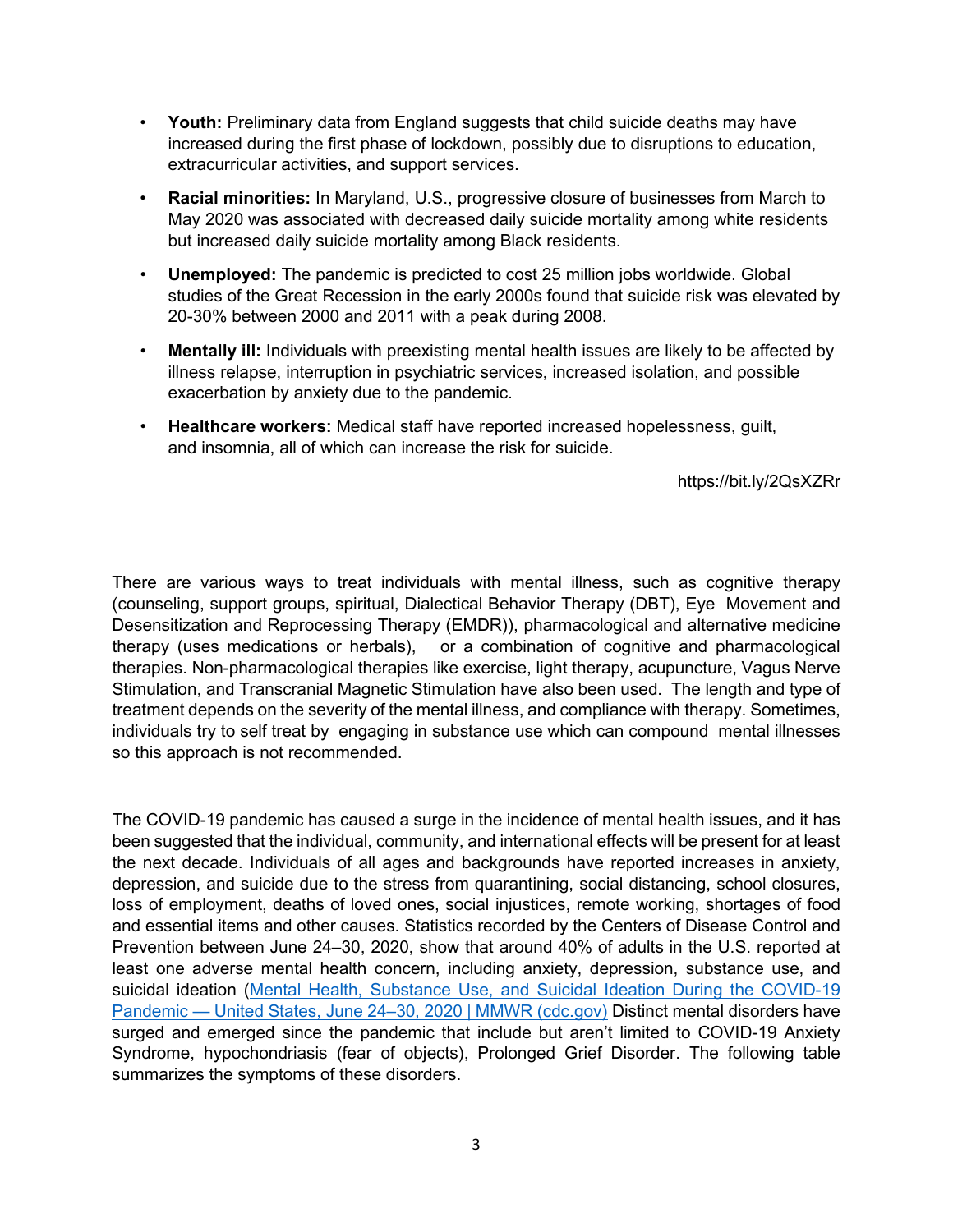| Symptom Description of Traditional Mental Disorders Associated with the COVID-19<br><b>Pandemic</b> |                                                                                                                                                                                                                           |                                                                                                                                                                                        |  |
|-----------------------------------------------------------------------------------------------------|---------------------------------------------------------------------------------------------------------------------------------------------------------------------------------------------------------------------------|----------------------------------------------------------------------------------------------------------------------------------------------------------------------------------------|--|
| <b>Mental Health Concern</b>                                                                        | Description                                                                                                                                                                                                               | Comments                                                                                                                                                                               |  |
| Depression                                                                                          | Symptoms may include<br>sadness, changes in<br>appetite/weight, socialization,<br>guilt, attention, energy,<br>apathy (interest or ability to<br>enjoy), sleep, worry,<br>agitation.                                      | There are various types of<br>(i.e.,<br>depression<br>grief,<br>seasonal, post-partum, etc.).                                                                                          |  |
| Anxiety                                                                                             | Symptoms can be<br>generalized (i.e., feeling on<br>edge, feeling negative,<br>unable to concentrate,<br>shortness of breath, unable<br>to carry out tasks, muscle<br>tension).                                           | There are different types of<br>Obsessive-<br>(i.e.,<br>anxiety<br>compulsive, post-traumatic,<br>phobias,<br>panic,<br>hypochondriasis, continuous<br>traumatic disorder)             |  |
| Schizophrenia                                                                                       | Symptoms may include<br>disorganized thinking,<br>hallucinations, delusions, lack<br>of insight of who they are,<br>and their role in life. Their<br>ability to self care may be<br>compromised due to lack of<br>insight | There are different types of<br>schizophrenia.<br>Individuals<br>require<br>treatment<br>with<br>prescription medications and<br>should be under the care of<br>medical professionals. |  |
| Bipolar disorder                                                                                    | Symptoms include periods of<br>mania and depression.<br>Individuals often have high<br>insight and are able to self-<br>care.                                                                                             | There are different types of<br>bipolar disorder (i.e. bipolar 1,<br>bipolar 2, cyclothymia)                                                                                           |  |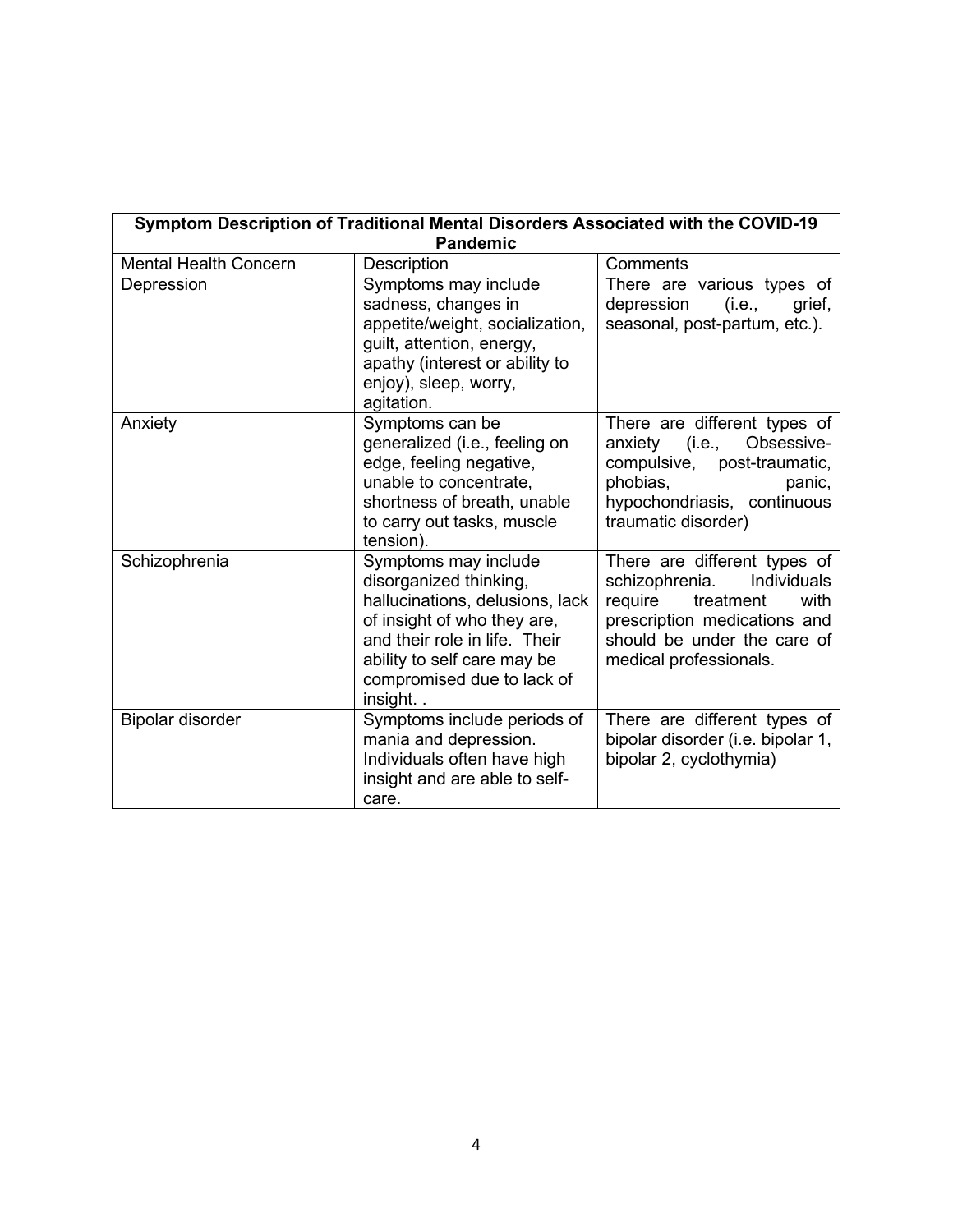| <b>Emerging Mental Health Disorders Associated with the COVID-19 Pandemic</b> |                                                                                                                                                                                                                                                                                                        |                                                                                                                                                                                                                                                                                                                                                                                                                                                                                                               |  |
|-------------------------------------------------------------------------------|--------------------------------------------------------------------------------------------------------------------------------------------------------------------------------------------------------------------------------------------------------------------------------------------------------|---------------------------------------------------------------------------------------------------------------------------------------------------------------------------------------------------------------------------------------------------------------------------------------------------------------------------------------------------------------------------------------------------------------------------------------------------------------------------------------------------------------|--|
| COVID-19 Anxiety<br>Syndrome                                                  | Symptoms mimic the<br>symptoms of anxiety,<br>PTSD, and OCD with<br>features of avoidance,<br>compulsive symptom-<br>checking, worrying,<br>and threat monitoring<br>(combined).                                                                                                                       | Manifests as the inability to<br>house because of<br>leave the<br>COVID-19<br>fears,<br>frequent<br>checking for symptoms despite<br>not being in a high-risk scenario,<br>and avoiding social situations or<br>people.<br>Investigators note that people<br>with this syndrome tend to<br>experience<br>increased<br>post-<br>traumatic stress, general stress,<br>anxiety, health anxiety,<br>and<br>suicidal ideation.                                                                                     |  |
| Hypochondriasis (Also<br>referred to as Illness<br><b>Anxiety Disorder)</b>   | Also related to fear of<br>contamination or<br>obsessive-compulsive<br>disorder (OCD)<br>Worldwide there have<br>been reports of<br>increased symptoms,<br>distress, and concern<br>about OCD and also<br>hoarding disorder<br>(Banerjee, 2020)<br>related to COVID-19.                                | Can be likely related to hospital<br>emergency flow of people who<br>misinterpret their bodily<br>sensations as signs of potential<br>infection (Asmundson and<br><b>Taylor, 2020)</b><br>Related to the worry that health<br>care systems may be overrun<br>and that adequate medical care<br>will not be available for all those<br>affected (Thombs et al., 2020)<br>Some patients refuse surgical<br>treatment due to fear of COVID-<br>19 contagion even at the risk of<br>survival (Vanni et al., 2020) |  |
| <b>Prolonged Grief</b><br><b>Disorder</b>                                     | Characterized<br>by<br>distressing<br>and<br>disabling yearning for<br>the deceased and/or<br>preoccupation with the<br>deceased,<br>accompanied<br>by<br>anger, guilt, and other<br>symptoms indicative of<br>intense emotional pain<br>experienced<br>for<br>at<br>least 6 months after<br>the loss. | It is estimated that the mass<br>bereavement due to COVID-19<br>will leave behind nearly 16<br>million newly bereaved people<br>globally. Prolonged grief<br>disorder following the<br>Coronavirus (COVID-19)<br>pandemic (nih.gov)                                                                                                                                                                                                                                                                           |  |
| <b>Continuous Traumatic</b><br><b>Disorder</b>                                | Characterized by<br>learning disabilities,<br>panic attacks,                                                                                                                                                                                                                                           | Can be the result of the<br>following experiences:                                                                                                                                                                                                                                                                                                                                                                                                                                                            |  |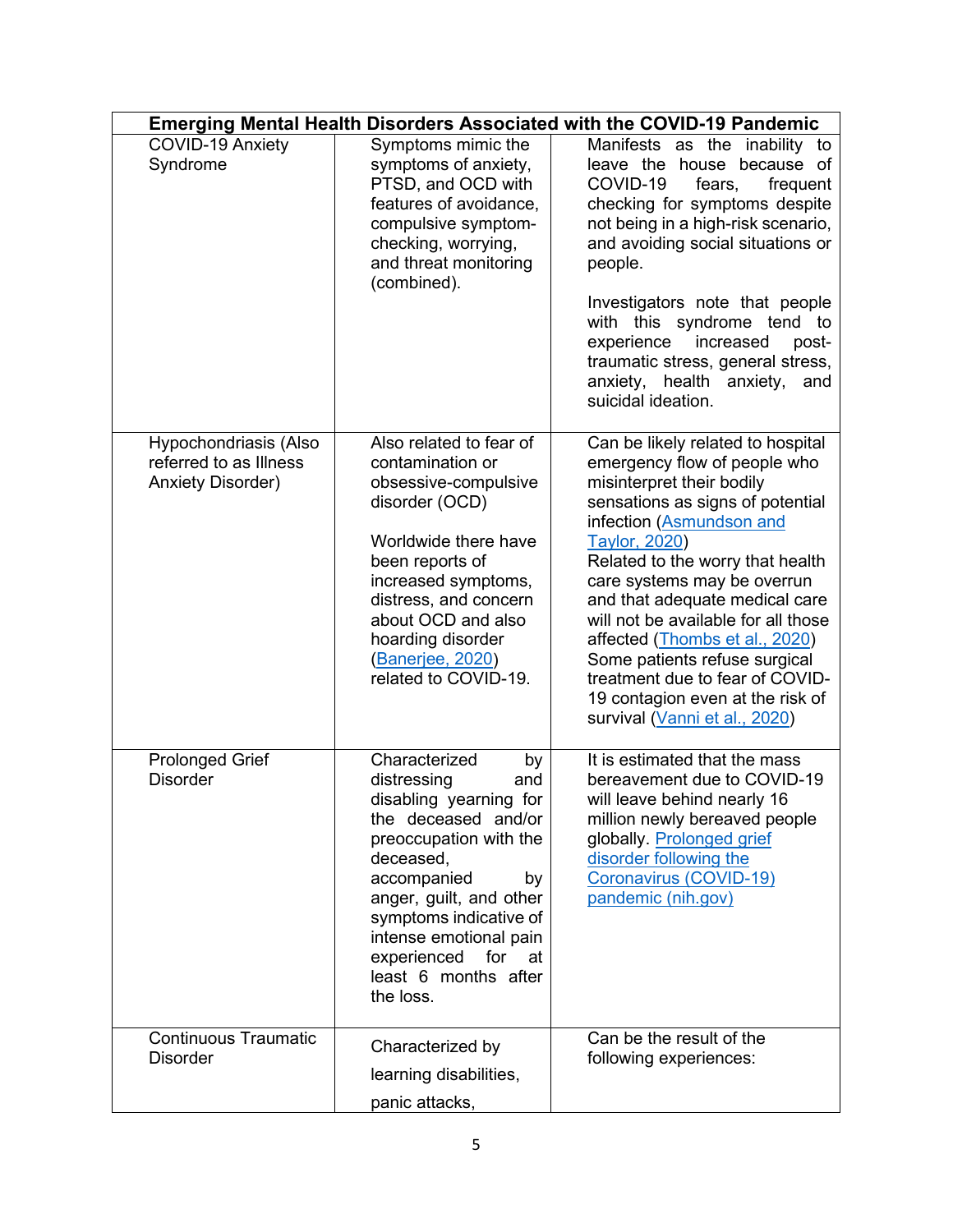| dissociative disorders,<br>general sickness,<br>immune deficiency,<br>violent and impulsive<br>behavior, insomnia,<br>substance abuse and<br>addiction later | Long-term bullying, being raised<br>by an alcoholic parent, constant<br>exposure to violence, poverty,<br>police brutality, workplace<br>inequality, homelessness, food<br>insecurity and malnutrition<br>https://blackbearrehab.com/mental-<br>health/ptsd/ctsd-continuous-<br>traumatic-stress-disorder/#the-<br>difference-between-ctsd-and-ptsd |
|--------------------------------------------------------------------------------------------------------------------------------------------------------------|-----------------------------------------------------------------------------------------------------------------------------------------------------------------------------------------------------------------------------------------------------------------------------------------------------------------------------------------------------|
|--------------------------------------------------------------------------------------------------------------------------------------------------------------|-----------------------------------------------------------------------------------------------------------------------------------------------------------------------------------------------------------------------------------------------------------------------------------------------------------------------------------------------------|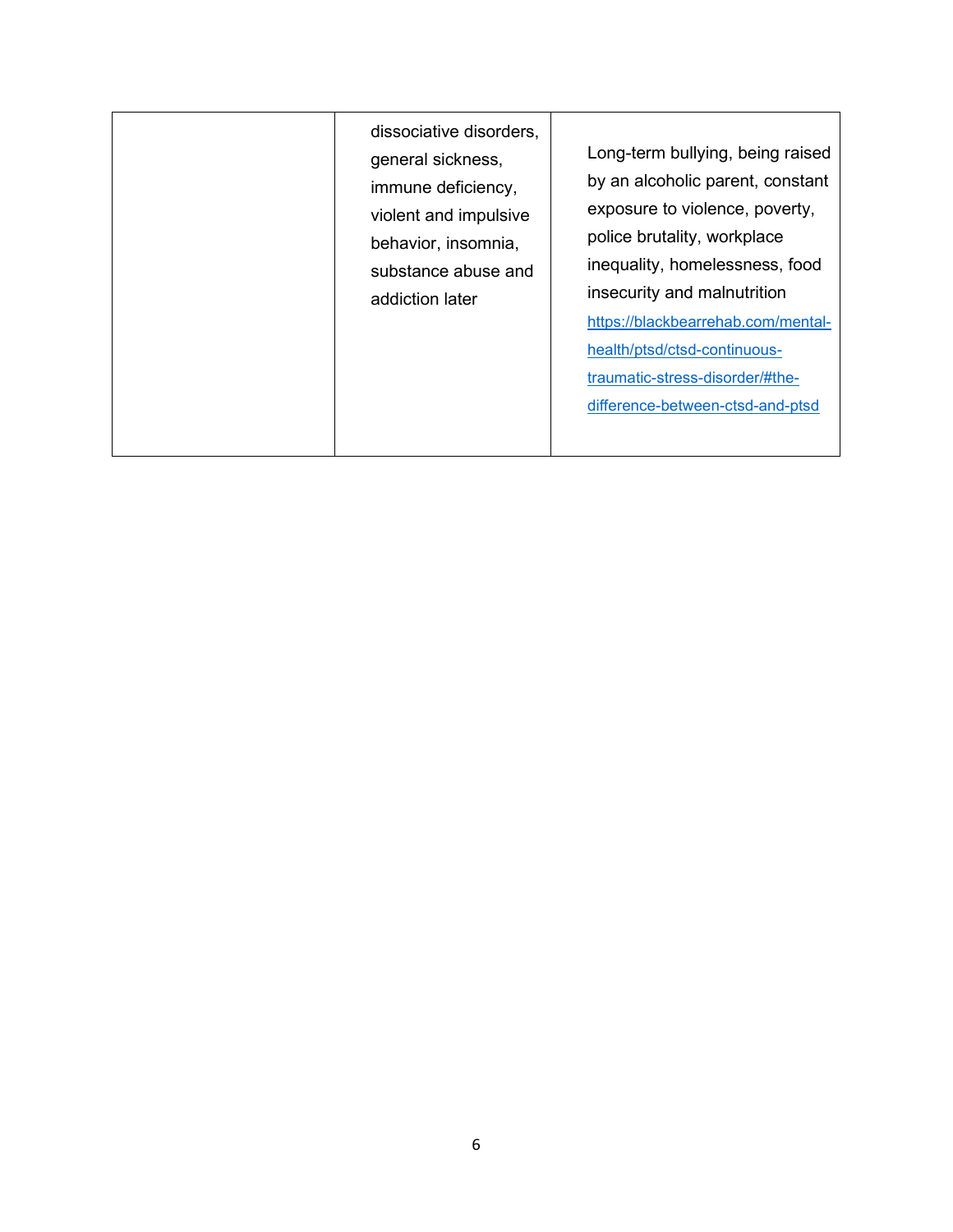#### Facts about Suicide and the Pandemic

- Previous pandemics have been associated with increases in suicide rate.
	- The U.S. reported an increase in suicides during the Spanish Flu of 1918-19.
	- Hong Kong observed an increase in elderly suicides during the 2003 SARS outbreak.
	- Africa experienced an increase in suicides during the Ebola epidemic.
	- Possible risk factors for suicide during pandemics include isolation, fear, marginalization, psychological disorders, economic fallout, and increased domestic abuse.
- Incidence of Suicide during COVID-19 Pandemic
	- SARS-CoV-2 infected 76 million people worldwide in 2020.
	- Economic stress is associated with higher suicide rates. The pandemic has forced many businesses to close or scale back as a result of lockdown measures.
	- Social isolation is associated with increased suicidal thoughts. The main U.S. public health strategy to mitigate the spread of COVID-19 has been social distancing.
	- Participation in religious communities is associated with lower suicide rates. Churches and community centers have also been forced to close, contributing to social isolation and possible higher suicide rates.
	- Continuous media coverage of the pandemic may intensify anxiety and fear for individuals with preexisting mental health conditions.
	- Barriers to mental health treatment that have arisen due to the pandemic include increased restrictions at healthcare facilities.
	- In the U.S., firearm sales have surged, with a 41% increase in March 2020 and >50% increase in August and October 2020, relative to 2019 rates.

https://bit.ly/2QsXZRr

Mental illness can occur at any point in a person's life, but the current events have brought more light onto the seriousness of this problem. As previously mentioned, treatment will minimize poor outcomes in medical health, relationships, and productivity at work and in school. We can all do our part in making sure that we recognize the signs of mental illness and provide the necessary support structure for the individual to avoid negative outcomes.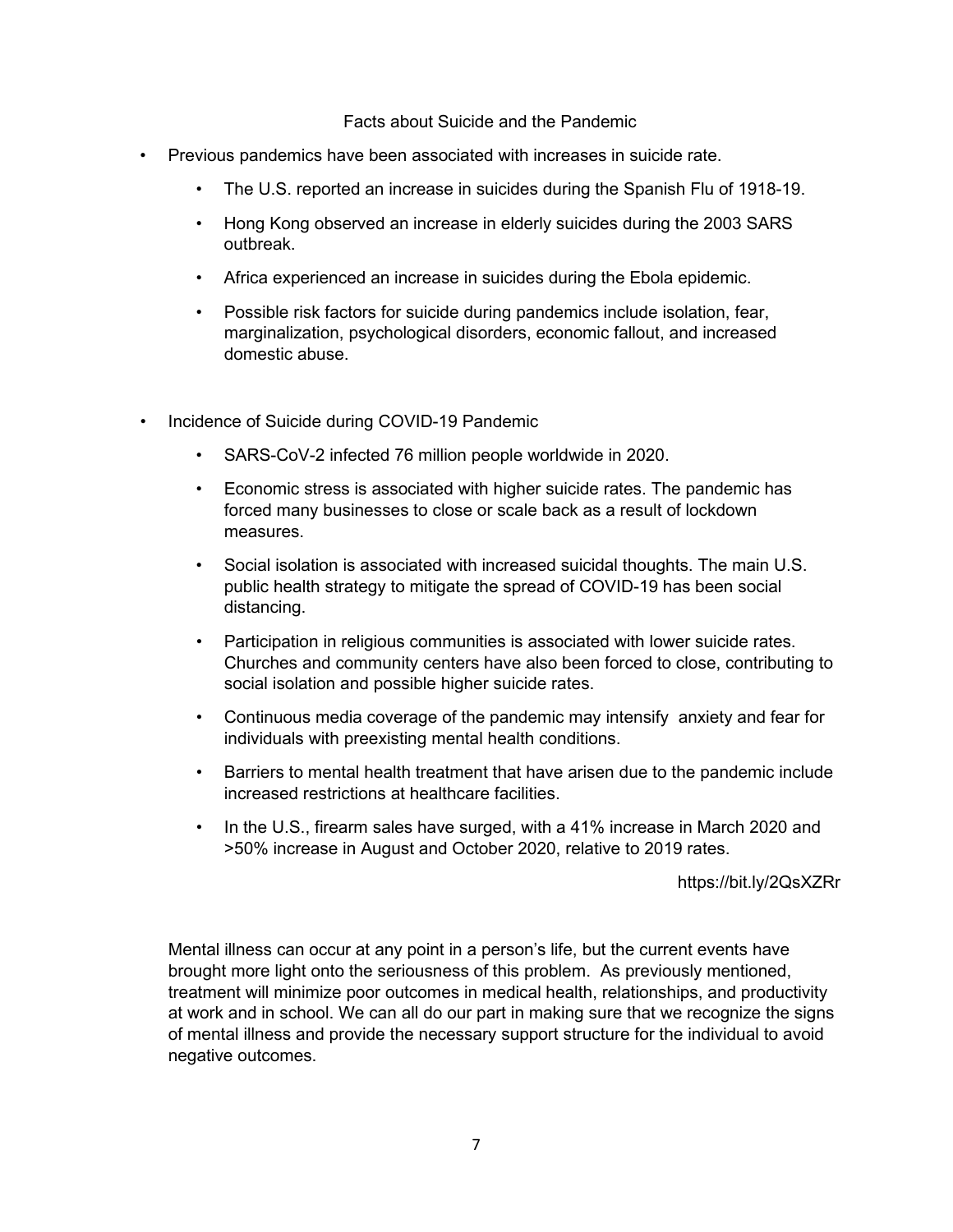## **Resources for Addressing Mental Illness**

Community resources are available to also provide information and support to consumers about mental health that discuss symptoms and treatment. The following information will provide information on community resources that can provide support for individuals with mental illness and their families.

# **National Suicide Helpline** 1-800-273-8255

### **National Alliance for Mental Illness FaithNet**

https://www.nami.org/Get-Involved/NAMI-FaithNet

#### **American Psychological Association**

https://www.apa.org/topics

#### **Gilda's Club**: [www.cancersupportcommunity.org/find-location-near-you](http://www.cancersupportcommunity.org/find-location-near-you)

# **Support organizations and advocacy groups for patients with Bipolar Disorder or Schizophrenia**

- **[American Foundation for Suicide Prevention](http://www.afsp.org/)** (AFSP): www. AFSP.org
- **[Caregiver Action Network](http://www.caregiveraction.org/)** (CAN): www. CaregiverAction.org
- **[Depression and Bipolar Support Alliance](http://www.dbsalliance.org/)** (DBSA) :www.DBSalliance.org
- **[Mental Health America](http://www.mhanational.org/)**: www.MHAnational.org
- **[National Institute of Mental Health](http://www.nimh.nih.gov/)** (NIMH): www.NIMH.nih.gov
- **[National Alliance on Mental Illness](http://www.nami.org/)** (NAMI): www.NAMI.org
- **The Schizophrenia and Related Disorders Alliance of America** (SARDAA): www.SARDAA.org
- **[Family Caregiver Alliance](http://www.caregiver.org/)** (FCA): www.Caregiver.org
- **[International Bipolar Foundation](http://www.ibpf.org/)** : www.IBPF.org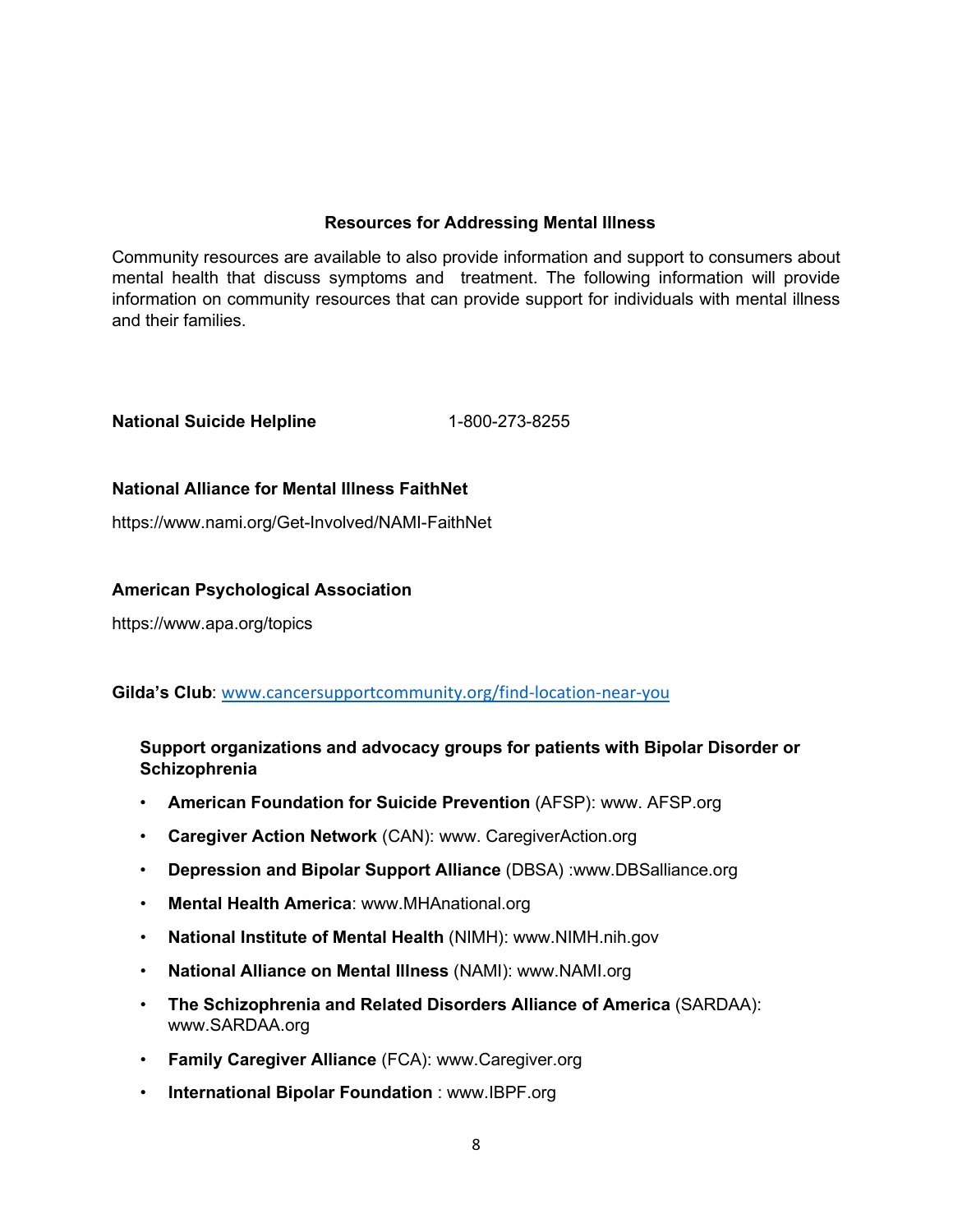# **University of South Florida Mental Health Resources**

- Counseling Services
	- The USF Counseling Center offers counseling services at the WELL for USF Health Students on Tuesdays, Wednesdays, & Thursday Evenings from 4:00-7:00 PM. To request an appointment at the WELL, please contact the Counseling Center directly at (813)974-2831 SVC2124 or usf.edu/counsel. \*All services are free and confidential.
	- The After Hours Service is available from 5:00 PM 8:00 PM each weekday, and all day on Saturday, Sunday and University holidays. The service may be accessed by contacting the Counseling Center at 813- 974-2831 or 813-974-9403. Press "3" and the call will be transferred to the After Hours Service.
- The Office of Student Engagement and Wellness offers various events throughout the year that focus on mindfulness.
- "Let's Talk" is a drop-in service at the WELL that offers informal consultations with a USF Counselor on Wednesdays from 11 AM to 1 PM.
	- $\circ$  15-minute consultation session. No paperwork to complete. \*All services are free and confidential.
- SUCCESS & WELLNESS COACHING is a short-term, action-oriented process that helps you work toward any area of life improvement: health, wellness, relationships, time management, stress management, etc. Coaching is FREE to all enrolled USF students, and you can request to meet with a certified coach at USF Health or whatever it is most convenient for you. To sign up to reach your goals, visit: bit.ly/WELLCoach
- Check out [https://www.usf.edu/student-affairs/counseling-center/feel-better-now/mental](https://www.usf.edu/student-affairs/counseling-center/feel-better-now/mental-wellness-apps.aspx)[wellness-apps.aspx](https://www.usf.edu/student-affairs/counseling-center/feel-better-now/mental-wellness-apps.aspx) for info on Mental Wellness Apps

# **Online Resources to Support Mental Health**

- Better Help (world's largest online therapy service): www.betterhelp.com
- ReGain (Couples' therapists trained in relationship counseling): [www.regain.us](http://www.regain.us/)
- Faithful Counseling (licensed counselors specifically for Christians): [www.faithfulcounseling.com](http://www.faithfulcounseling.com/)
- Teen Counseling (specialists in counseling who help teens flourish): [www.teencounseling.com](http://www.teencounseling.com/)
- Calmerry (Budget-friendly online therapy at home and on the go): [www.Calmerry.com](http://www.calmerry.com/)
- TalkSpace (speak to licensed counselors with a simple, secure app): [www.try.takspace.com](http://www.try.takspace.com/)
- PRIDE Counseling (professional therapy for the LGBTQ community): [www.pridecounseling.com](http://www.pridecounseling.com/)
- Online-Therapy.com (Complete cognitive behavioral therapy toolbox): [www.online](http://www.online-therapy.com/)[therapy.com](http://www.online-therapy.com/)
- HealthSapiens (24/7 virtual access to behavioral therapists & Medical professionals): [www.healthsapiens.com](http://www.healthsapiens.com/)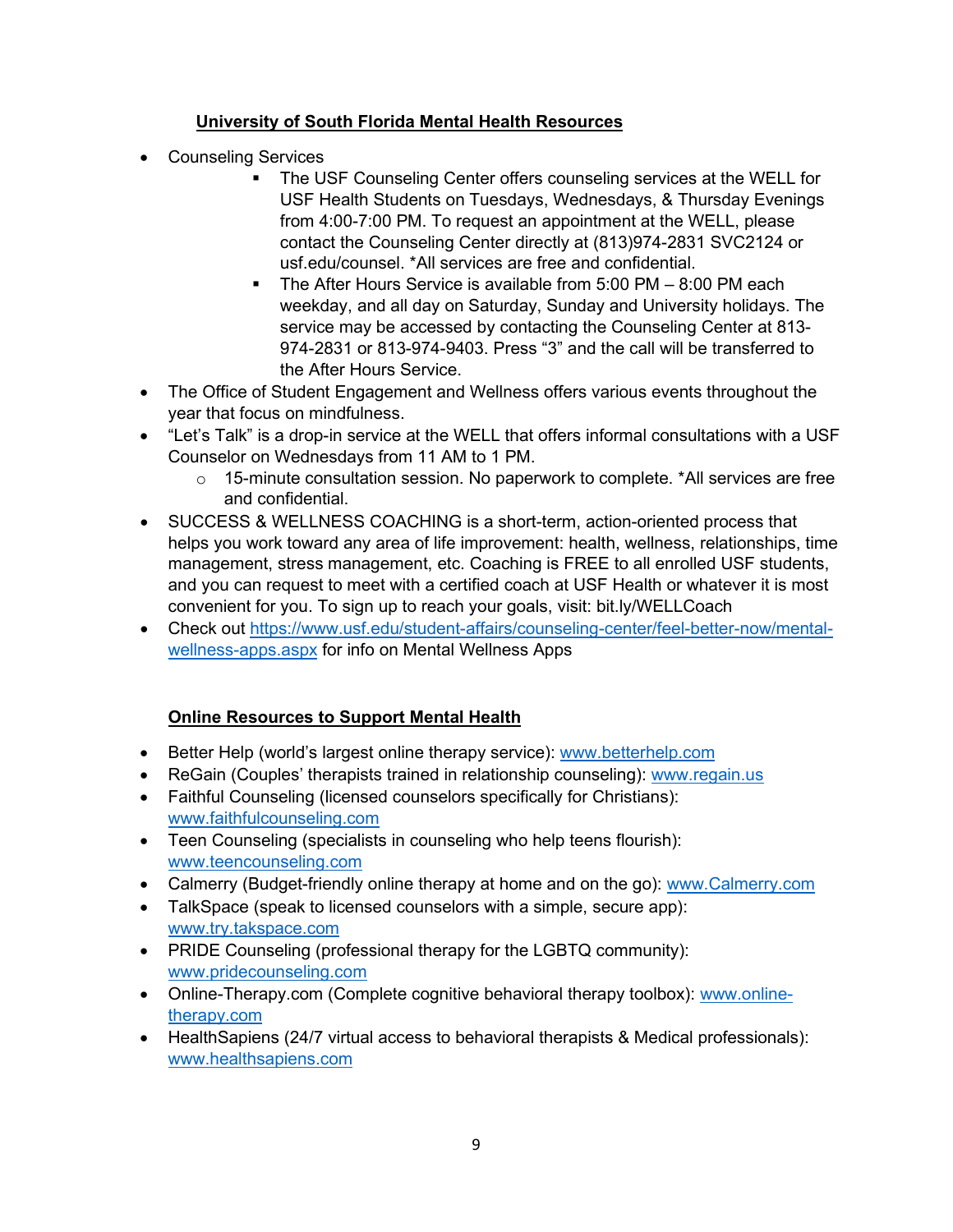## **Mobile Apps that Support Mental Health**

Meditation, mindfulness, and breathing techniques can also be useful for addressing anxiety. These techniques may be used with our without pharmacological or cognitive therapies, but should not be used to substitute proper evaluation and treatment by a medical professional. There are many mobile apps available via the Apple Store, Google Store or can be downloaded from the web. The following are a few examples of commonly used mobile apps.

- Standard meditation app: [Insight Timer](https://www.healthline.com/health/mental-health/top-meditation-iphone-android-apps#insighttimer)
- Meditation apps for breathing: [INSCAPE,](https://www.healthline.com/health/mental-health/top-meditation-iphone-android-apps#inscape) [iBreathe,](https://www.healthline.com/health/mental-health/top-meditation-iphone-android-apps#ibreathe) [Breathe+,](https://www.healthline.com/health/mental-health/top-meditation-iphone-android-apps#breathe) Pause Breathwork
- Apps for quick meditation: [Oak,](https://www.healthline.com/health/mental-health/top-meditation-iphone-android-apps#oak) [Whil,](https://www.healthline.com/health/mental-health/top-meditation-iphone-android-apps#whil) [Simple Habit](https://www.healthline.com/health/mental-health/top-meditation-iphone-android-apps#simple)
- Meditation apps for spirituality: [Mindfulness with Petit BamBou,](https://www.healthline.com/health/mental-health/top-meditation-iphone-android-apps#mindfulness) [Waking Up,](https://www.healthline.com/health/mental-health/top-meditation-iphone-android-apps#waking) [Prana](https://www.healthline.com/health/mental-health/top-meditation-iphone-android-apps#prana)  [Breath](https://www.healthline.com/health/mental-health/top-meditation-iphone-android-apps#prana)
- Meditation apps for a budget: [The Mindfulness App,](https://www.healthline.com/health/mental-health/top-meditation-iphone-android-apps#themindfulness) [Sattva](https://www.healthline.com/health/mental-health/top-meditation-iphone-android-apps#sattva)
- Meditation apps for beginners: [Meditation Studio,](https://www.healthline.com/health/mental-health/top-meditation-iphone-android-apps#meditation) [Let's Meditate,](https://www.healthline.com/health/mental-health/top-meditation-iphone-android-apps#lets) [Happy Not Perfect](https://www.healthline.com/health/mental-health/top-meditation-iphone-android-apps#happy)
- Guided meditation apps: [Breethe,](https://www.healthline.com/health/mental-health/top-meditation-iphone-android-apps#breethe) [Headspace,](https://www.healthline.com/health/mental-health/top-meditation-iphone-android-apps#headspace) [MyLife Meditation](https://www.healthline.com/health/mental-health/top-meditation-iphone-android-apps#mylife)
- Meditation apps for sleep: [Calm,](https://www.healthline.com/health/mental-health/top-meditation-iphone-android-apps#calm) [Buddifhy](https://www.healthline.com/health/mental-health/top-meditation-iphone-android-apps#buddhify)

#### For additional reading:

<https://www.healthline.com/health/mental-health/top-meditation-iphone-android-apps#our-picks> <https://www.aarp.org/health/healthy-living/info-2020/getting-started-meditating.html>

# **Resources on COVID and Mental Health**

- **[American Psychiatric Association](https://www.psychiatry.org/psychiatrists/covid-19-coronavirus)**: Coronavirus Resources: www.Psychiatry.org
- **[Centers for Disease Control and Prevention](https://www.cdc.gov/coronavirus/2019-nCoV/hcp/index.html)**: COVID-19: www.CDC.gov
- **World Health Organization**[: Mental health and psychosocial considerations during the](https://www.who.int/docs/default-source/coronaviruse/mental-health-considerations)  [COVID-19 outbreak:](https://www.who.int/docs/default-source/coronaviruse/mental-health-considerations) [www.WHO.int](http://www.who.int/)
- **https://www.borislhensonfoundation.org/**